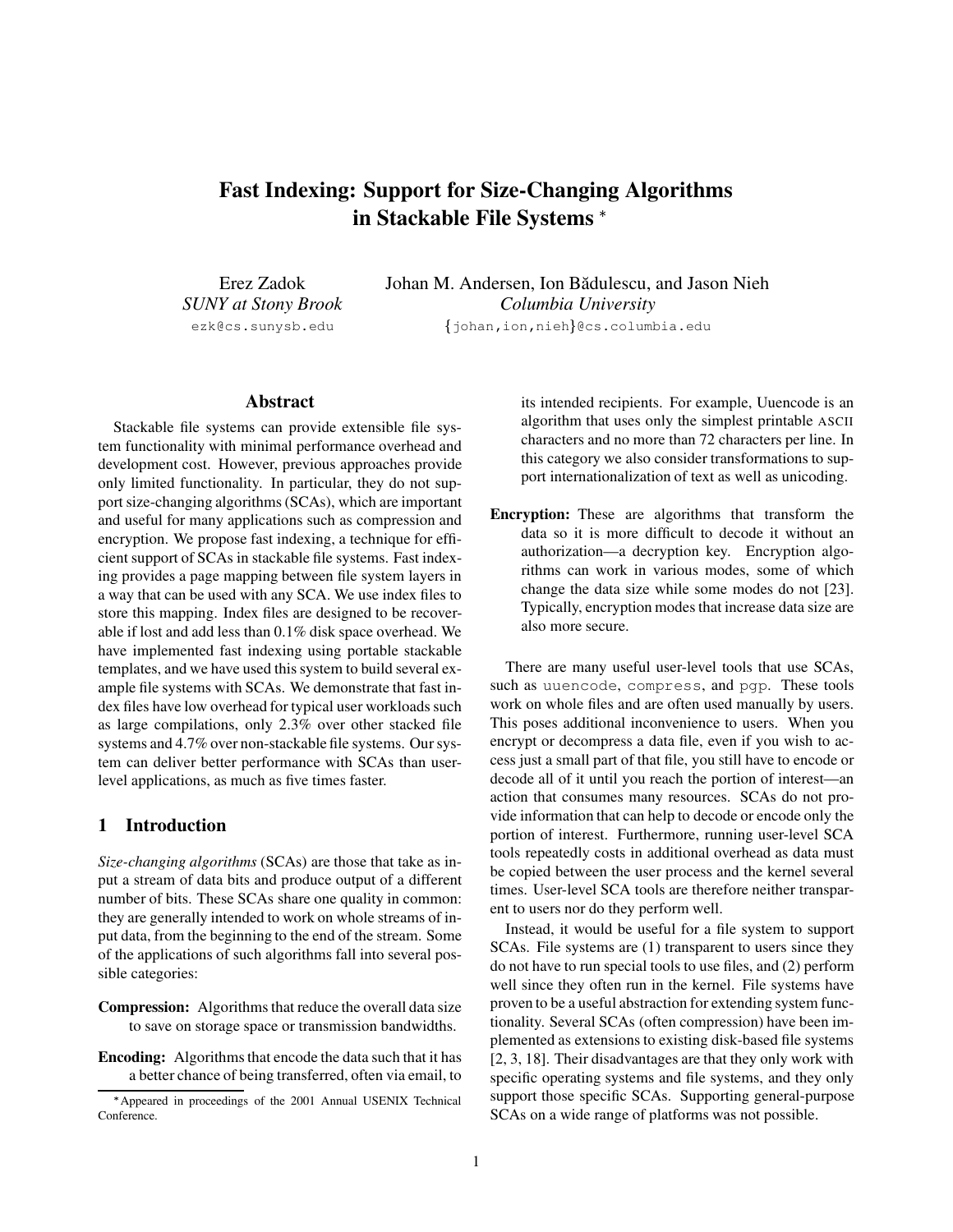Stackable file systems are an effective infrastructure for creating new file system functionality with minimal performance overhead and development cost [10, 12, 22, 24, 28, 29, 25]. Stackable file systems can be developed independently and then stacked on top of each other to provide new functionality. Also, they are more portable and are easier to develop [29]. For example, an encryption file system can be mounted on top of a native file system to provide secure and transparent data storage [27]. Unfortunately, generalpurpose SCAs have never been implemented in stackable file systems. The problem we set out to solve was how to support general-purpose SCAs in a way that is easy to use, performs well, and is available for many file systems.

We propose *fast indexing* as a solution for supporting SCAs in stackable file systems. Fast indexing provide a way to map file offsets between upper and lower layers in stackable file systems. Since the fast indexing is just a mapping, a lower-layer file system does not have to know anything about the details of the SCA used by an upper-level file system. We store this fast indexing information in *index files*. Each encoded file has a corresponding index file which is simply stored in a separate file in the lower-layer file system. The index file is much smaller than the original data file, resulting in negligible storage requirements. The index file is designed to be recoverable if it is somehow lost so that it does not compromise the reliability of the file system. Finally, fast indexing is designed to deliver good file system performance with low stacking overhead, especially for common file operations.

We have implemented fast indexing using stackable templates [28, 29, 25]. This allows us to provide transparent support for SCAs in a portable way. To demonstrate the effectiveness of our approach, we built and tested several size-changing file systems, including a compression file system. Our performance results show (1) that fast index files have low overhead for typical file system workloads, only 2.3% over other null-layer stackable file systems, and (2) that such file systems can deliver as much as five times better performance than user-level SCA applications.

This paper describes fast index files and is organized as follows. Section 2 reviews the stacking file-system infrastructure used for this work and discusses related work in SCA support in file systems. Section 3 details the design of the index file. Section 4 describes the usage of the index file in relation to common file operations and discusses several optimizations. Section 5 details our design for a consistent and recoverable index file. Section 6 summarizes important implementation issues. Section 7 describes the file systems we built using this work and evaluates our system. Finally, we present conclusions and discuss directions for future work.

### **2 Background**

In this section we discuss extensibility mechanisms for file systems, what would be required for such file systems to support SCAs, and other systems that provide some support for compression SCAs.

### **2.1 Stacking Support**

Stackable file systems allow for modular, incremental development of file systems by layering additional functionality on another file system [13, 15, 21, 24]. Stacking provides an infrastructure for the composition of multiple file systems into one.



Figure 1: An example stackable compression file system. A system call is translated into a generic VFS function, which is translated into a file-system specific function in our stackable compression file system. CompressFS then modifies (compresses) the data passed to it and calls the file system stacked below it with the modified data.

Figure 1 shows the structure for a simple single-level stackable compression file system called CompressFS. System calls are translated into VFS calls, which in turn invoke their CompressFS equivalents. CompressFS receives user data to be written. It compresses the data and passes it to the next lower layer, without any regard to what type of file system implements that layer.

Stackable file systems were designed to be modular and transparent: each layer is independent from the layers above and below it. In that way, stackable file system modules could be composed together in different configurations to provide new functionality. Unfortunately, this poses problems for SCAs because the decoded data at the upper layer has different file offsets from the encoded data at the lower layer. CompressFS, for example, must know how much compressed data it wrote, where it wrote it, and what original offsets in the decoded file did that data represent. Those pieces of information are necessary so that subsequent reading operations can locate the data quickly.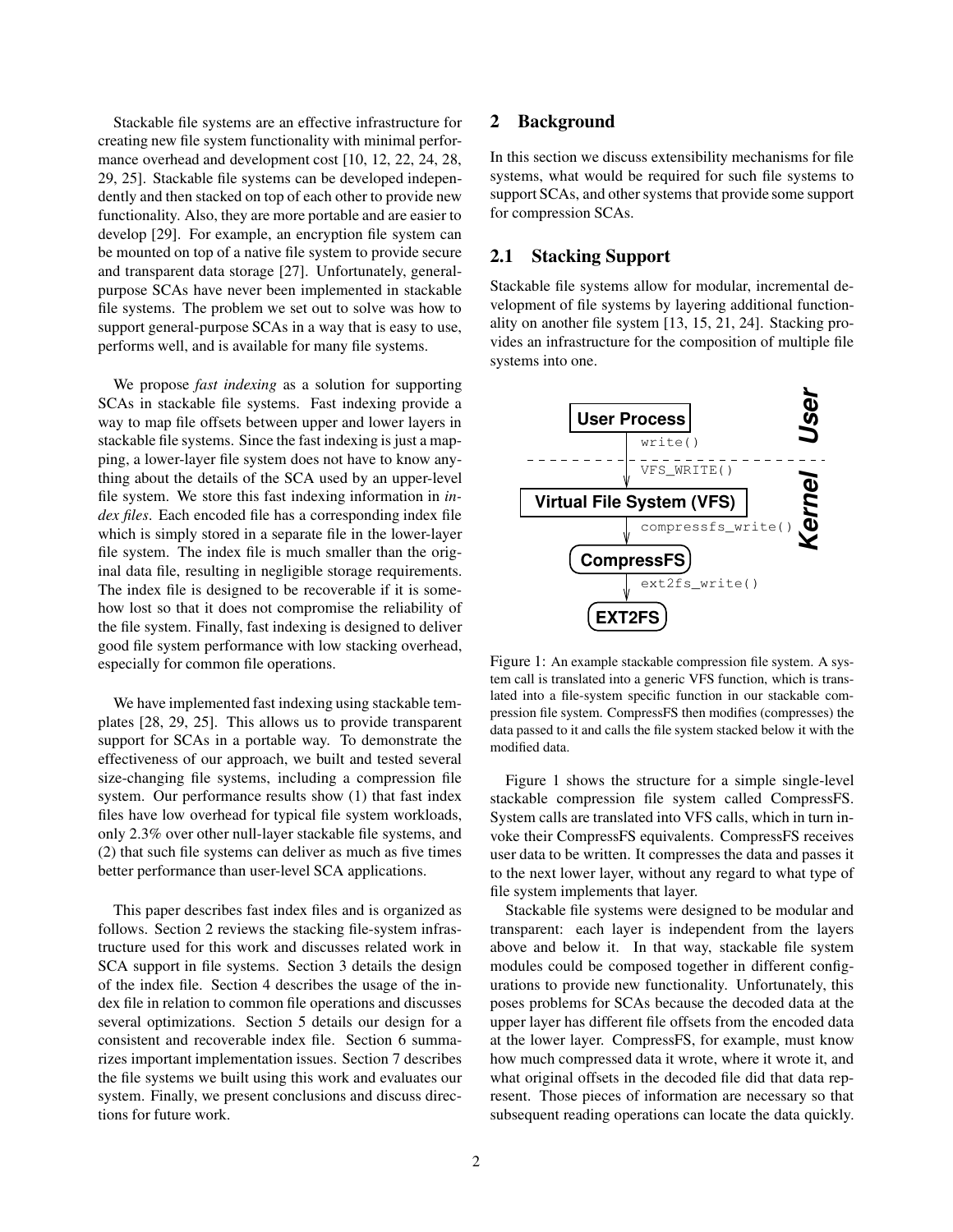If CompressFS cannot find the data quickly, it may have to resort to decompression of the complete file before it can locate the data to read.

Therefore, to support SCAs in stackable file systems, a stackable layer must have some information about the encoded data—offset information. But a stackable file system that gets that information about other layers violates its transparency and independence. This is the main reason why past stacking works do not support SCAs. The challenge we faced was to add general-purpose SCA support to a stacking infrastructure without losing the benefits of stacking: a stackable file system with SCA support should not have to know anything about the file system it stacks on. That way it can add SCA functionality automatically to any other file system.

# **2.2 Compression Support**

Compression file systems are not a new idea. Windows NT supports compression in NTFS [18]. E2compr is a set of patches to Linux's Ext2 file system that add block-level compression [2]. Compression extensions to log-structured file systems resulted in halving of the storage needed while degrading performance by no more than 60% [3]. The benefit of block-level compression file systems is primarily speed. Their main disadvantage is that they are specific to one operating system and one file system, making them difficult to port to other systems and resulting in code that is hard to maintain.

The ATTIC system demonstrated the usefulness of automatic compression of least-recently-used files [5]. It was implemented as a modified user-level NFS server. Whereas it provided portable code, in-kernel file systems typically perform better. In addition, the ATTIC system decompresses whole files which slows performance.

HURD [4] and Plan 9 [19] have an extensible file system interface and have suggested the idea of stackable compression file systems. Their primary focus was on the basic minimal extensibility infrastructure; they did not produce any working examples of size-changing file systems.

Spring [14, 16] and Ficus [11] discussed a similar idea for implementing a stackable compression file system. Both suggested a unified cache manager that can automatically map compressed and uncompressed pages to each other. Heidemann's Ficus work provided additional details on mapping cached pages of different sizes.<sup>1</sup> Unfortunately, no demonstration of these ideas for compression file systems was available from either of these works. In addition, no consideration was given to arbitrary SCAs and how to efficiently handle common file operations such as appends, looking up file attributes, etc.

### **3 The Index File**

In a stacking environment that supports SCAs, data offsets may change arbitrarily. An efficient mapping is needed that can tell where the starting offset of the encoded data is for a given offset in the original file. We call this mapping the *index table*.

The index table is stored in a separate file called the *index file*, as shown in Figure 2. This file serves as the fast metadata index into an encoded file. For a given data file  $F$ , we create an index file called  $F$ . idx. Many file systems separate data and meta data; this is done for efficiency and reliability. Meta-data is considered more important and so it gets cached, stored, and updated differently than regular data. The index file is separate from the encoded file data for the same reasons and to allow us to manage each part separately and simply.



Figure 2: Overall structure of size-changing stackable file systems. Each original data file is encoded into a lower data file. Additional meta-data index information is stored in an index file. Both the index file and the encoded data files reside in the lower level file system.

Our system encodes and decodes whole pages or their multiples—which maps well to file system operations. The index table assumes page-based operations and stores offsets of encoded pages as they appear in the encoded file.

Consider an example of a file in a compression file system. Figure 3 shows the mapping of offsets between the upper (original) file and the lower (encoded) data file. To find out the bytes in page 2 of the original file, we read the data bytes 3000–7200 in the encoded data file, decode them, and return to the VFS that data in page 2.

To find out which encoded bytes we need to read from the lower file, we consult the index file, shown in Table 1. The index file tells us that the original file has 6 pages, that its original size is 21500 bytes, and then it lists the ending offsets of the encoded data for an upper page. Finding the lower offsets for the upper page 2 is a simple linear dereferencing of the data in the index file; we do not have to search the index file linearly. Note that our design of the

<sup>&</sup>lt;sup>1</sup>Heidemann's earlier work [13] mentioned a "prototype compression layer" built during a class project. In personal communications with the author, we were told that this prototype was implemented as a block-level compression file system, not a stackable one.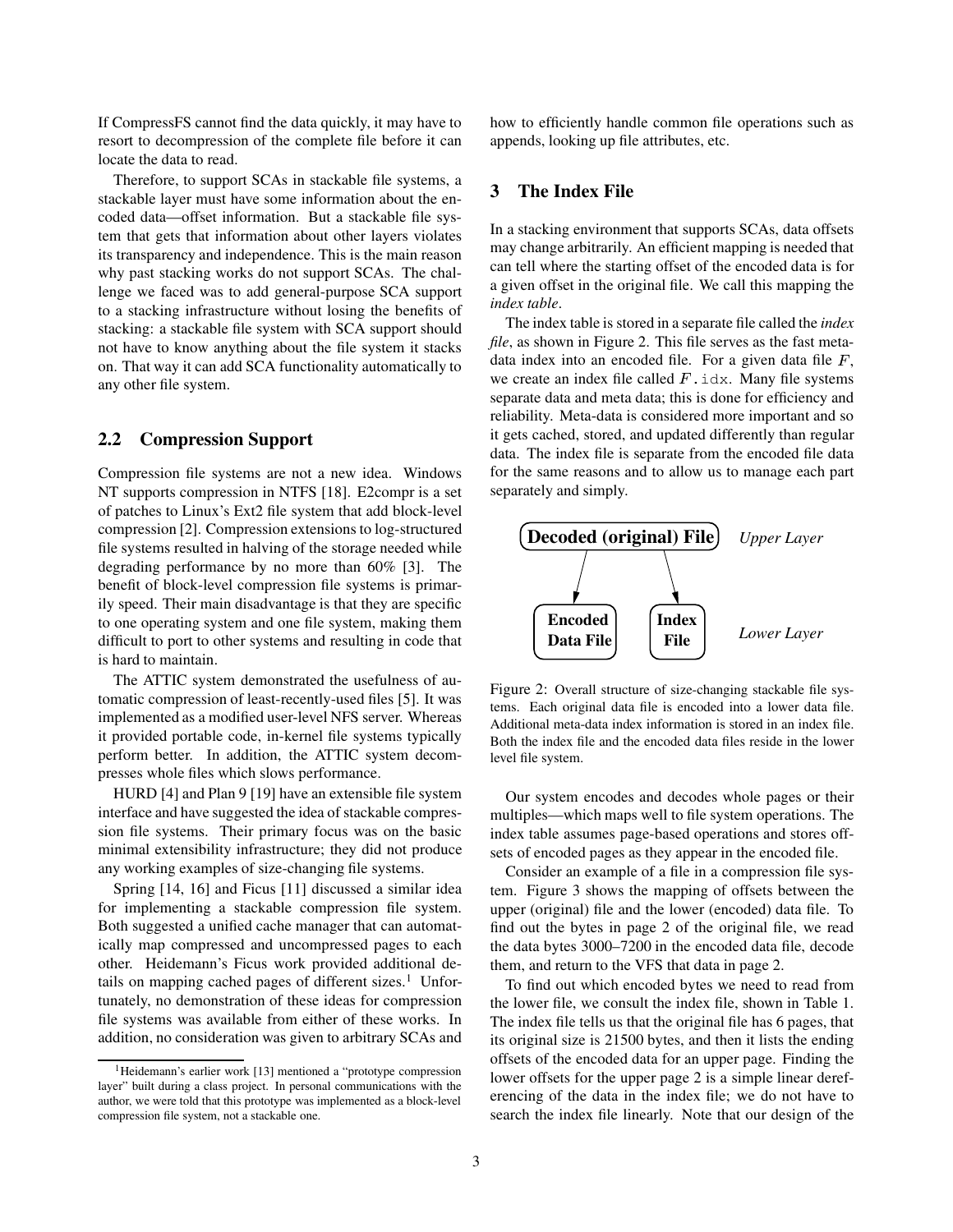

Figure 3: An example of a 32-bit file system that shrinks data size (compression). Each upper page is represented by an encoded lower "chunk." The mapping of offsets is shown in Table 1.

index file supports both 32-bit and 64-bit file systems, but the examples we provide here are for 32-bit file systems.

| Word                   | <b>Representing</b> | <b>Regular</b>  | <b>With Fast</b> |
|------------------------|---------------------|-----------------|------------------|
| $(32/64 \text{ bits})$ |                     | <b>IDX</b> File | Tail (ft)        |
| $1(12 \text{ bits})$   | flags               | $ls=0$ , ft=0,  | $ls=0, ft=1,$    |
| 1 (20/52 bits)         | # pages             | 6               |                  |
| 2                      | orig. file size     | 21500           | 21500            |
| 3                      | page 0              | 1100            | 1100             |
| 4                      | page 1              | 3000            | 3000             |
| 5                      | page 2              | 7200            | 7200             |
| 6                      | page 3              | 7700            | 7700             |
|                        | page 4              | 10000           | 10000            |
| 8                      | page 5              | 10120           |                  |

Table 1: Format of the index file for Figures 3 and 4. Fast Tails are described in Section 4.2. The first word encodes both flags and the number of pages in the index file. The "ls" (large size) flag is the first bit in the index file and indicates if the index file encodes a 32-bit (0) or 64-bit (1) file system.

The index file starts with a word that encodes flags and the number of pages in the corresponding original data file. We reserve the lower 12 bits for special flags such as whether the index file encodes a file in a 32-bit or a 64 bit file system, whether fast tails were encoded in this file (see Section 4.2), etc. The very first bit of these flags, and therefore the first bit in the index file, determines if the file encoded is part of a 32-bit or a 64-bit file system. This way, just by reading the first bit we can determine how to interpret the rest of the index file: 4 bytes to encode page offsets on 32-bit file systems or 8 bytes to encode page offsets on 64-bit file systems.

We use the remaining 20 bits (on a 32-bit file system) for the number of pages because  $2^{20}$  4KB pages (the typical page size on i386 and SPARCv8 systems) would give us the exact maximum file size we can encode in 4 bytes on a 32-bit file system, as explained next; similarly  $2^{52}$  4KB pages is the exact maximum file size on a 64-bit file system.

The index file also contains the original file's size in the second word. We store this information in the index file so that commands like  $\text{ls}$  -l and others using stat(2) would work correctly; a process looking at the size of the file through the upper level file system would get the original number of bytes and blocks. The original file's size can be computed from the starting offset of the last data chunk in the encoded file, but it would require decoding the last (possibly incomplete) chunk (bytes 10000–10120 in the encoded file in Figure 3) which can be an expensive operation depending on the SCA. Storing the original file size in the index file is a speed optimization that only consumes one more word—in a physical data block that most likely was already allocated.

The index file is small. We store one word (4 bytes on a 32-bit file system) for each data page (usually 4096 bytes). On average, the index table size is 1024 times smaller than the original data file. For example, an index file that is exactly 4096 bytes long (one disk block on an Ext2 file system formatted with 4KB blocks) can describe an original file size of 1022 pages, or 4,186,112 bytes (almost 4MB).

Since the index file is relatively small, we read it into kernel memory as soon as the main file is open and manipulate it there. That way we have fast access to the index data in memory. The index information for each page is stored linearly and each index entry typically takes 4 bytes. That lets us compute the needed index information simply and find it from the index table using a single dereference into an array of 4-byte words (integers). To improve performance further, we write the final modified index table only after the original file is closed and all of its data flushed to stable media.

The size of the index file is less important for SCAs which increase the data size, such as unicoding, uuencoding, and some forms of encryption. The more the SCA increases the data size, the less significant the size of the index file becomes. Even in the case of SCAs that decrease data size (e.g., compression) the size of the index file may not be as important given the savings already gained from compression.

Since the index information is stored in a separate file, it uses up one more inode. We measured the effect that the consumption of an additional inode would have on typical file systems in our environment. We found that disk data block usage is often 6–8 times greater than inode utilization on disk-based file systems, leaving plenty of free inodes to use. To save resources even further, we efficiently support zero-length files: a zero-length original data file is represented by a zero-length index file.

For reliability reasons, we designed the index file so it could be recovered from the data file in case the index file is lost or damaged (Section 5.) This offers certain improvements over typical Unix file systems: if their meta-data (inodes, inode and indirect blocks, directory data blocks, etc.)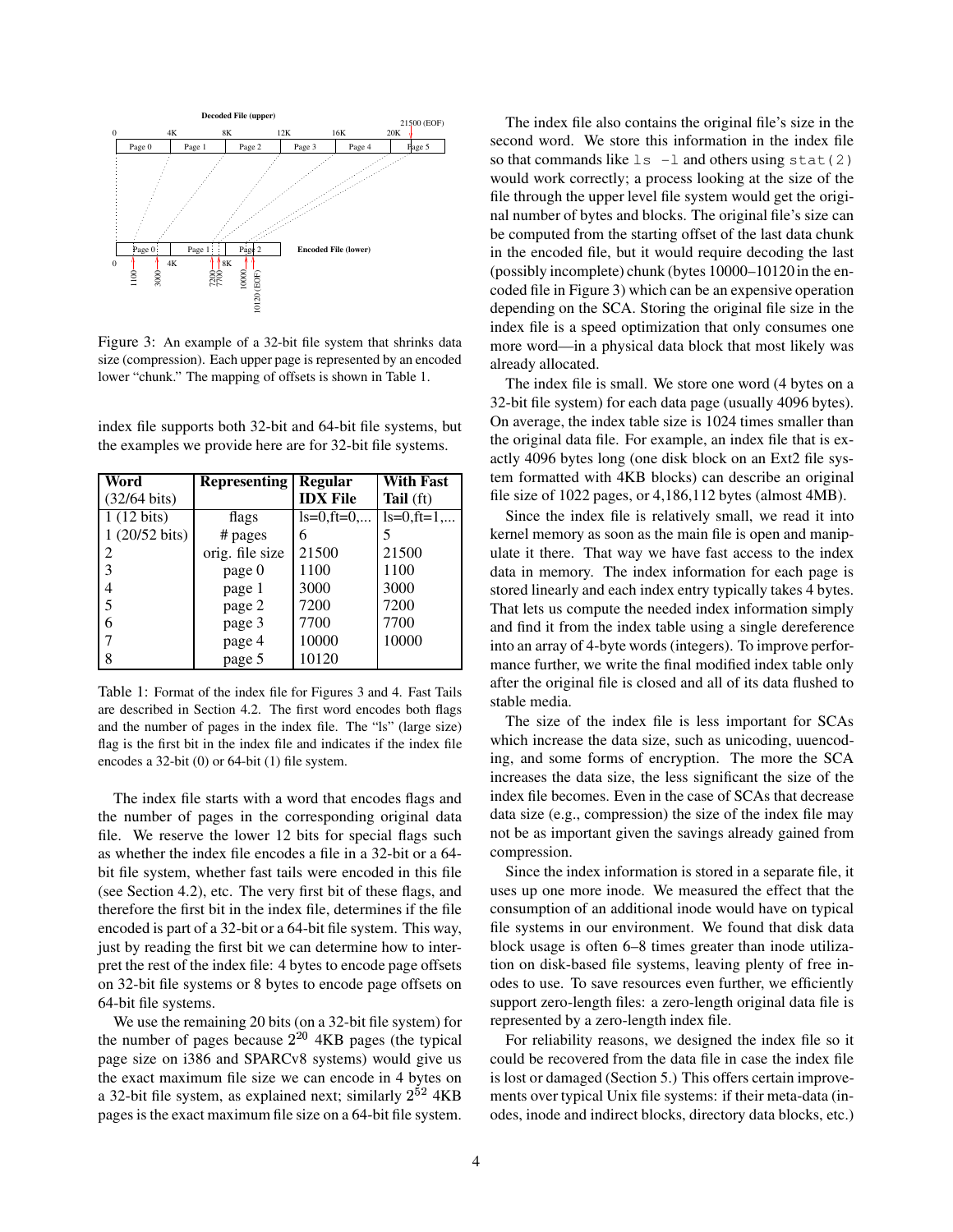is lost, it rarely can be recovered. Note that the index file is not needed for our system to function: it represents a performance enhancing tool. Without the index file, sizechanging file systems would perform poorly. Therefore, if it does not exist (or is lost), our system automatically regenerates the index file.

# **4 File Operations**

We now discuss the handling of file system operations in fast indexing as well as specific optimizations for common operations. Note that most of this design relates to performance optimizations while a small part (Section 4.4) addresses correctness.

Because the cost of SCAs can be high, it is important to ensure that we minimize the number of times we invoke these algorithms and the number of bytes they have to process each time. The way we store and access encoded data chunks can affect this performance as well as the types and frequencies of file operations. As a result, fast indexing takes into account the fact that file accesses follow several patterns:

- The most popular file system operation is  $stat(2)$ , which results in a file lookup. Lookups account for 40–50% of all file system operations [17, 20].
- Most files are read, not written. The ratio of reads to writes is often 4–6 [17, 20]. For example, compilers and editors read in many header and configuration files, but only write out a handful of files.
- Files that are written are often written from beginning to end. Compilers, user tools such as cp, and editors such as emacs write whole files in this way. Furthermore, the unit of writing is usually set to match the system page size. We have verified this by running a set of common edit and build tools on Linux and recorded the write start offsets, size of write buffers, and the current size of the file.
- Files that are not written from beginning to end are often appended to. The number of appended bytes is usually small. This is true for various log files that reside in /var/log as well as Web server logs.
- Very few files are written in the middle. This happens in two cases. First, when the GNU 1d creates large binaries, it writes a sparse file of the target size and then seeks and writes the rest of the file in a non-sequential manner. To estimate the frequency of writes in the middle, we instrumented a null-layer file system with a few counters. We then measured the number and type of writes for our large compile benchmark (Section 7.3.1). We counted 9193 writes, of which 58 (0.6%) were writes before the end of a file.

Second, data-base files are also written in the middle. We surveyed our own site's file servers and workstations (several hundred hosts totaling over 1TB of storage) and found that these files represented less than 0.015% of all storage. Of those, only 2.4% were modified in the past 30 days, and only 3% were larger than 100MB.

 All other operations (together) account for a small fraction of file operations [17, 20].

We designed our system to optimize performance for the more common and important cases while not harming performance unduly when the seldom-executed cases occur. We first describe how the index file is designed to support fast lookups, file reads, and whole file writes, which together are the most common basic file operations. We then discuss support for appending to files efficiently, handling the less common operation of writes in the middle of files, and ensuring correctness for the infrequent use of truncate.

### **4.1 Basic Operations**

To handle file lookups fast, we store the original file's size in the index table. Due to locality in the creation of the index file, we assume that its name will be found in the same directory block as the original file name, and that the inode for the index file will be found in the same inode block as the encoded data file. Therefore reading the index file requires reading one additional inode and often only one data block. After the index file is read into memory, returning the file size is done by copying the information from the index table into the "size" field in the current inode structure. Remaining attributes of the original file come from the inode of the actual encoded file. Once we read the index table into memory, we allow the system to cache its data for as long as possible. That way, subsequent lookups will find files' attributes in the attribute cache.

Since most file systems are structured and implemented internally for access and caching of whole pages, we also encode the original data file in whole pages. This improved our performance and helped simplify our code because interfacing with the VFS and the page cache was more natural. For file reads, the cost of reading in a data page is fixed: a fixed offset lookup into the index table gives us the offsets of encoded data on the lower level data file; we read this encoded sequence of bytes, decode it into exactly one page, and return that decoded page to the user.

Using entire pages made it easier for us to write whole files, especially if the write unit was one page size. In the case of whole file writes, we simply encode each page size unit, add it to the lower level encoded file, and add one more entry to the index table. We discuss the cases of file appends and writes in the middle in Sections 4.2 and 4.3, respectively.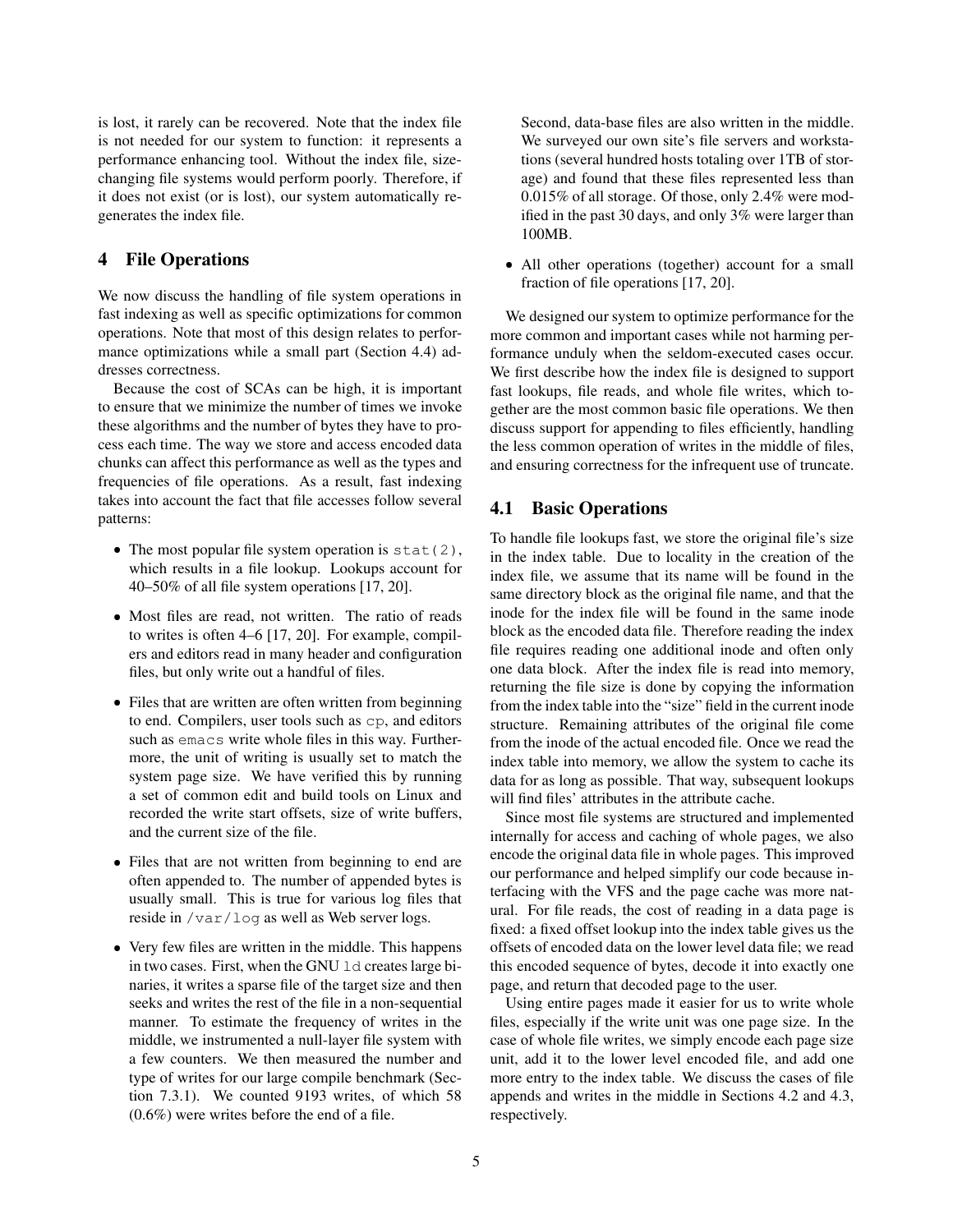We did not have to design anything special for handling all other file operations. We simply treat the index file at the same time we manipulate the corresponding encoded data file. An index file is created only for regular files; we do not have to worry about symbolic links because the VFS will only call our file system to open a regular file. When a file is hard-linked, we also hard-link the index file using the name of the new link with a the .idx extension added. When a file is removed from a directory or renamed, we apply the same operation to the corresponding index file.

### **4.2 Fast Tails**

One common usage pattern of files is to append to them. Often, a small number of bytes is appended to an existing file. Encoding algorithms such as compression and encryption are more efficient when they encode larger chunks of data. Therefore it is better to encode a larger number of bytes together. Our design calls for encoding whole pages whenever possible. Table 1 and Figure 3 show that only the last page in the original file may be incomplete and that incomplete page gets encoded too. If we append, say, 10 more bytes to the original (upper) file of Figure 3, we have to keep it and the index file consistent: we must read the 1020 bytes from 20480 until 21500, decode them, add the 10 new bytes, encode the new 1030 sequence of bytes, and write it out in place of the older 1020 bytes in the lower file. We also have to update the index table in two places: the total size of the original file is now 21510, and word number 8 in the index file may be in a different location than 10120 (depending on the encoding algorithm, it may be greater, smaller, or even the same).

The need to read, decode, append, and re-encode a chunk of bytes for each append grows worse as the number of bytes to append is small while the number of encoded bytes is closer to one full page. In the worst case, this method yields a complexity of  $O(n^2)$  in the number of bytes that have to be decoded and encoded, multiplied by the cost of the encoding and decoding of the SCA. To solve this problem, we added a *fast tails* runtime mount option that allows for up to a page size worth of unencoded data to be added to an otherwise encoded data file. This is shown in the example in Figure 4.

In this example, the last full page that was encoded is page 4. Its data bytes end on the encoded data file at offset 10000 (page 2). The last page of the original upper file contains 1020 bytes (21500 less 20K). So we store these 1020 bytes directly at the end of the encoded file, after offset 10000. To aid in computing the size of the fast tail, we add two more bytes to the end of the file past the fast tail itself, listing the length of the fast tail. (Two bytes is enough to list this length since typical page sizes are less than  $2^{16}$ bytes long.) The final size of the encoded file is now 11022 bytes long.



Figure 4: Size-changed file structure with fast-tail optimization. A file system similar to Figure 3, only here we store up to one page full of unencoded raw data. When enough raw data is collected to fill a whole fast-tail page, that page is encoded.

With fast tails, the index file does not record the offset of the last tail as can be seen from the right-most column of Table 1. The index file, however, does record in its flags field (first 12 bits of the first word) that a fast tail is in use. We put that flag in the index table to speed up the computations that depend on the presence of fast tails. We append the length of the fast tail to the encoded data file to aid in reconstruction of a potentially lost index file, as described in Section 5.

When fast tails are in use, appending a small number of bytes to an existing file does not require data encoding or decoding, which can speed up the append operation considerably. When the size of the fast tail exceeds one page, we encode the first page worth of bytes, and start a new fast tail.

Fast tails, however, may not be desirable all the time exactly because they store unencoded bytes in the encoded file. If the SCA used is an encryption one, it is insecure to expose plaintext bytes at the end of the ciphertext file. For this reason, fast tails is a runtime global mount option that affects the whole file system mounted with it. The option is global because typically users wish to change the overall behavior of the file system with respect to this feature, not on a per-file basis.

### **4.3 Write in the Middle**

User processes can write any number of bytes in the middle of an existing file. With our system, whole pages are encoded and stored in a lower level file as individual encoded chunks. A new set of bytes written in the middle of the file may encode to a different number of bytes in the lower level file. If the number of new encoded bytes is greater than the old number, we shift the remaining encoded file outward to make room for the new bytes. If the number of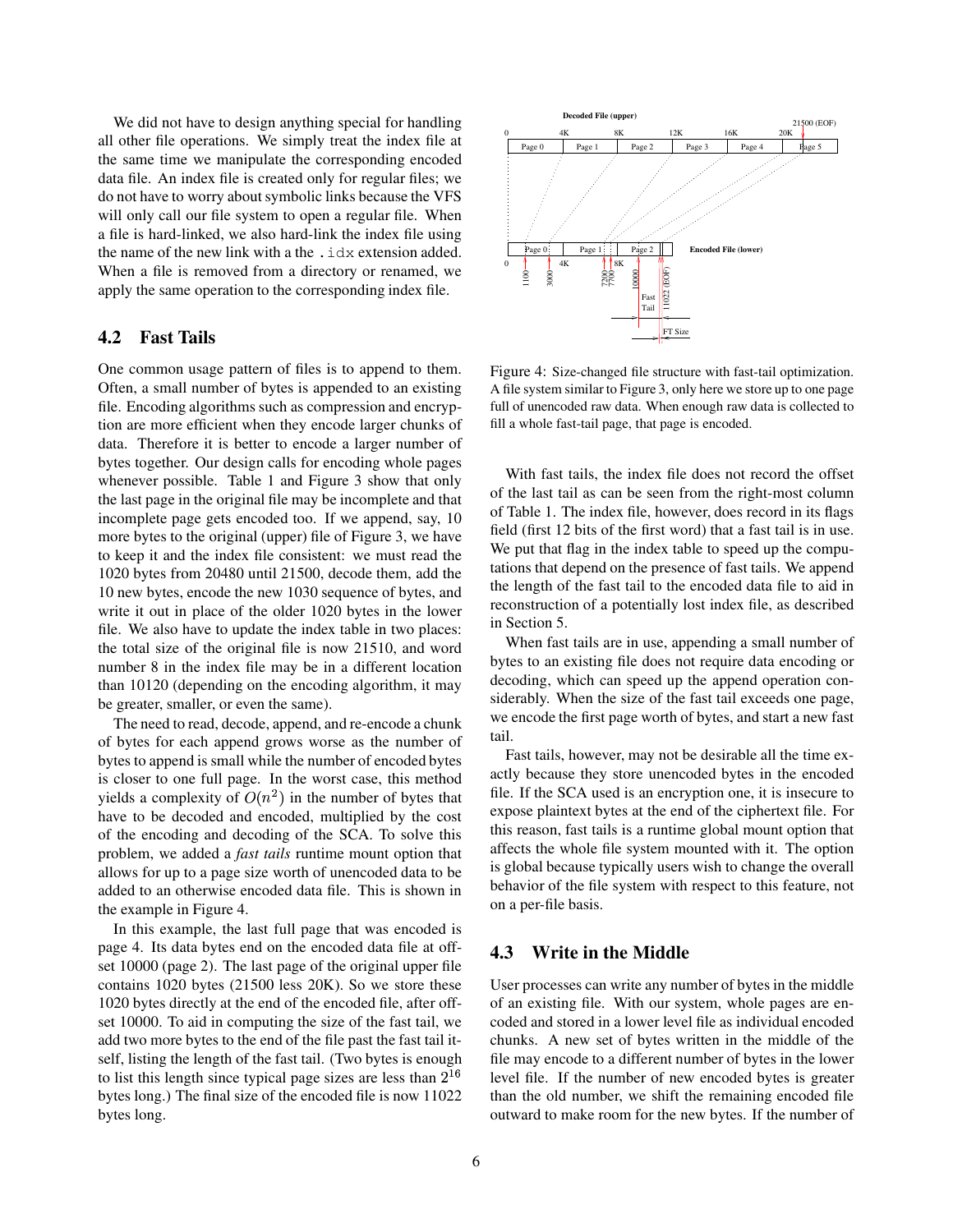bytes is smaller, we shift the remaining encoded file inward to cover unused space. In addition, we adjust the index table for each encoded data chunk which was shifted. We perform shift operations as soon as our file system's write operation is invoked, to ensure sequential data consistency of the file.

To improve performance, we shift data pages in memory and keep them in the cache as long as possible: we avoid flushing those data pages to disk and let the system decide when it wants to do so. That way, subsequent write-inthe-middle operations that may result in additional inward or outward shifts will only have to manipulate data pages already cached and in memory. Any data page shifted is marked as dirty, and we let the paging system flush it to disk when it sees fit.

Note that data that is shifted in the lower level file does not have to be re-encoded. This is because that data still represents the actual encoded chunks that decode into their respective pages in the upper file. The only thing remaining is to change the end offsets for each shifted encoded chunk in the index file.

We examined several performance optimization alternatives that would have encoded the information about inward or outward shifts in the index table or possibly in some of the shifted data. We rejected them for several reasons: (1) it would have complicated the code considerably, (2) it would have made recovery of an index file difficult, and (3) it would have resulted in fragmented data files that would have required a defragmentation procedure. Since the number of writes in the middle we measured was so small (0.6% of all writes), we do consider our simplified design as a good cost vs. performance balance. Even with our simplified solution, our file systems work perfectly correctly. Section 7.3.2 shows the benchmarks we ran to test writes in the middle and demonstrates that our solution produces good overall performance.

### **4.4 Truncate**

One design issue we faced was with the  $truncated(2)$ system call. Although this call occurs less than 0.02% of the time [17, 20], we still had to ensure that it behaved correctly. Truncate can be used to shrink a file as well as enlarge it, potentially making it sparse with new "holes." We dealt with four cases:

- 1. Truncating on a page boundary. In this case, we truncate the encoded file exactly after the end of the chunk that now represents the last page of the upper file. We update the index table accordingly: it has fewer pages in it.
- 2. Truncating in the middle of an existing page. This case results in a partial page: we read and decode the whole page and re-encode the bytes within the page

representing the part before the truncation point. We update the index table accordingly: it now has fewer pages in it.

- 3. Truncating in the middle of a fast tail. In that case we just truncate the lower file where the fast tail is actually located. We then update the size of the fast tail at its end and update the index file to indicate the (now) smaller size of the original file.
- 4. Truncating past the end of the file is akin to extending the size of the file and possibly creating zero-filled holes. We read and re-encode any partially filled page or fast tail that used to be at the end of the file before the truncation; we have to do that because that page now contains a mix of non-zero data and zeroed data. We encode all subsequent zero-filled pages. This is important for some applications such as encryption, where every bit of data—zeros or otherwise—should be encrypted.

### **5 Index File Consistency**

With the introduction of a separate index file to store the index table, we now have to maintain two files consistently.

Normally, when a file is created, the directory of that file is locked. We keep both the directory and the encoded data file locked when we update the index file. This way both the encoded data file and the index file are guaranteed to be written correctly.

We assume that encoded data files and index files will not become corrupt internally due to media failures. This situation is no worse than normal file systems where a random data corruption may not be possible to fix. However, we do concern ourselves with three potential problems with the index file: partially written file, a lost file, and trivial corruptions.

An index file could be partially written if the file system is full or the user ran out of quota. In the case where we were unable to write the complete index file, we simply remove it and log a warning message through syslog(3)—where the message could be passed on to a centralized logging facility that monitors and generates appropriate alerts. The absence of the index file on subsequent file accesses will trigger an in-kernel mechanism to recover the index file. That way the index file is not necessary for our system to function; it only aids in improving performance.

An index file could be lost if it was removed intentionally (say after a partial write) or unintentionally by a user directly from the lower file system. If the index file is lost or does not exist, we can no longer easily tell where encoded bytes were stored. In the worst case, without an index file, we have to decode the complete file to locate any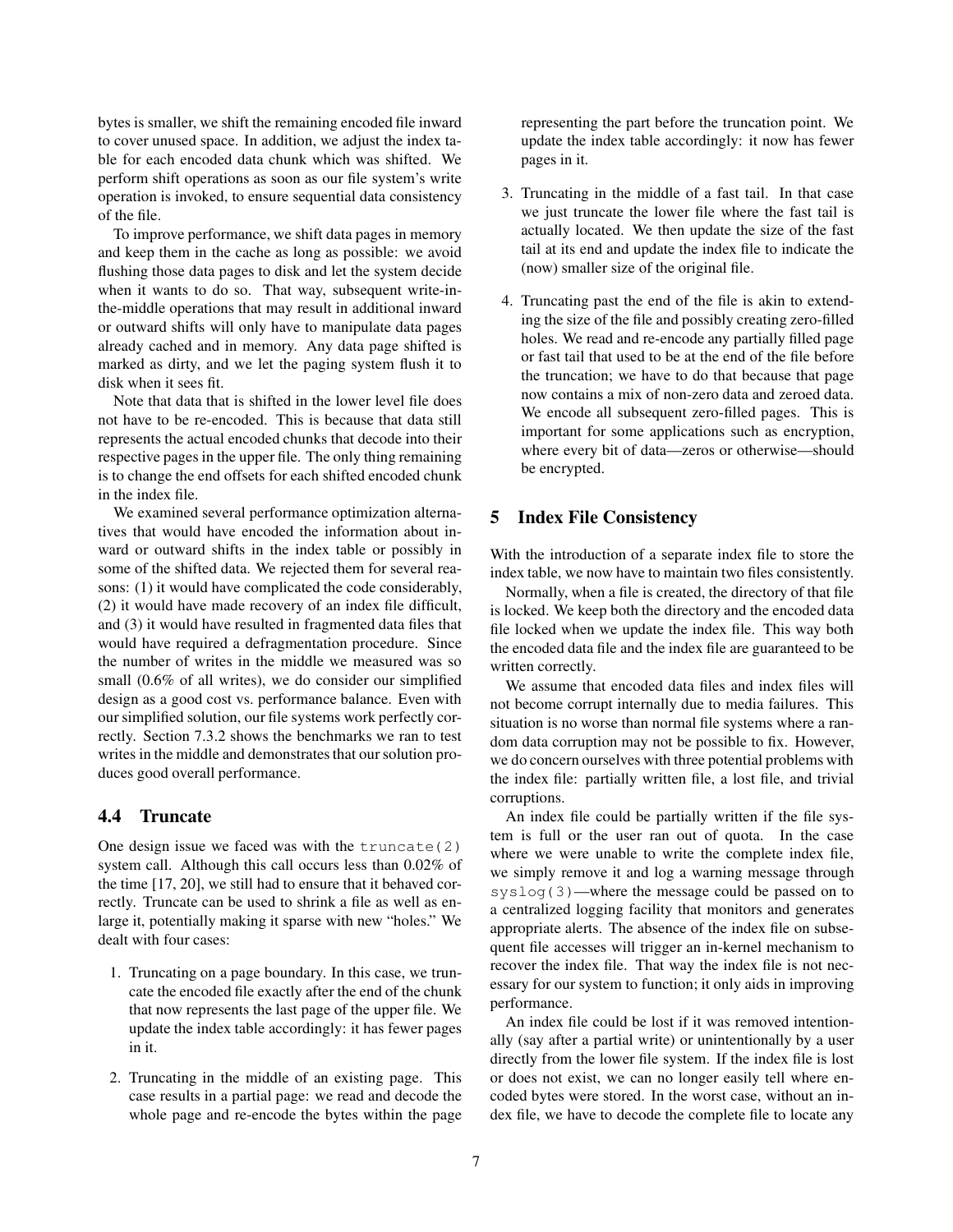arbitrary byte within. However, since the cost of decoding a complete file and regenerating an index table are nearly identical (see Section 7.6), we chose to regenerate the index table immediately if it does not exist, and then proceed as usual as the index file now exists.

We verify the validity of the index file when we use the index table. We check that all index entries are monotonically increasing, that it has the correct number of entries, file size matches the last entry, flags used are known, etc. The index file is regenerated if an inconsistency is detected. This helps our system to survive certain meta-data corruptions that could occur as a result of software bugs or direct editing of the index file.

We designed our system so that the index file can be recovered reliably in all cases. Four important pieces of information are needed to recover an index file given an encoded data file. These four are available in the kernel to the running file system:

- 1. The SCA used.
- 2. The page size of the system on which the encoded data file was created.
- 3. Whether the file system used is 32-bit or 64-bit.
- 4. Whether fast tails were used.

To recover an index file we read an input encoded data file and decode the bytes until we fill out one whole page of output data. We rely on the fact that the original data file was encoded in units of page size. The offset of the input data where we finished decoding onto one full page becomes the first entry in the index table. We continue reading input bytes and produce more full pages and more index table entries. If fast tails were used, then we read the size of the fast tail from the last two bytes of the encoded file, and we do not try to decode it since it was written unencoded.

If fast tails were not used and we reached the end of the input file, that last chunk of bytes may not decode to a whole output page. In that case, we know that was the end of the original file, and we mark the last page in the index table as a partial page. While we are decoding pages, we sum up the number of decoded bytes and fast tails, if any. The total is the original size of the data file, which we record in the index table. We now have all the information necessary to write the correct index file and we do so.

### **6 SCA Implementation**

Our SCA support was integrated into FiST [29, 25]. The FiST system includes portable stackable file system templates for several operating systems as well as a highlevel language that can describe new stackable file systems [26, 28]. Most of the work was put into the stackable templates, where we added substantially more code to support SCAs: 2119 non-comment lines of C code, representing a 60% increase in the size of the templates. Because this additional code is substantial and carries an overhead with it that is not needed for non-size-changing file systems (Section 7), we made it optional. To support that, we added one additional declaration to the FiST language, to allow developers to decide whether or not to include this additional support.

To use FiST to produce a size-changing file system, developers need to include a single FiST declaration in their input file and then write only two routines: encode data and decode data. The main advantage of using FiST for this work has been the ease of use for developers that want to write size-changing file systems. All the complexity is placed in the templates and is mostly hidden from developers' view. Developers need only concentrate on the core implementation issues of the particular algorithm they wish to use in their new file system.

The FiST system has been ported to Linux, Solaris, and FreeBSD. Current SCA support is available for Linux 2.3 only. Our primary goal in this work was to prove that sizechanging stackable file systems can be designed to perform well. When we feel that the design is stable and addresses all of the algorithmic issues related to the index file, we will port it to the other templates. We would then be able to describe an SCA file system once in the FiST language; from this single portable description, we could then produce a number of working file systems.

There are two implementation-specific issues of interest: one concerning Linux and the other regarding writes in the middle of files. As mentioned in Section 3, we write any modified index information out when the main file is closed and its data flushed to stable media. In Linux, neither data nor meta-data are automatically flushed to disk. Instead, a kernel thread (kflushd) runs every 5 seconds and asks the page cache to flush any file system data that has not been used recently, but only if the system needs more memory. In addition, file data is forced to disk when either the file system is unmounted or the process called an explicit fflush(3) or  $f$ sync(2). We take advantage of this delayed write to improve performance, since we write the index table when the rest of the file's data is written.

To support writes in the middle correctly, we have to make an extra copy of data pages into a temporary location. The problem is that when we write a data page given to us by the VFS, we do not know what this data page will encode into, and how much space that new encoding would require. If it requires more space, then we have to shift data outward in the encoded data file before writing the new data. For this first implementation, we chose the simplified approach of always making the temporary copy, which affects performance as seen in Section 7. While our code shows good performance, it has not been optimized much yet; we discuss avenues of future work in Section 9.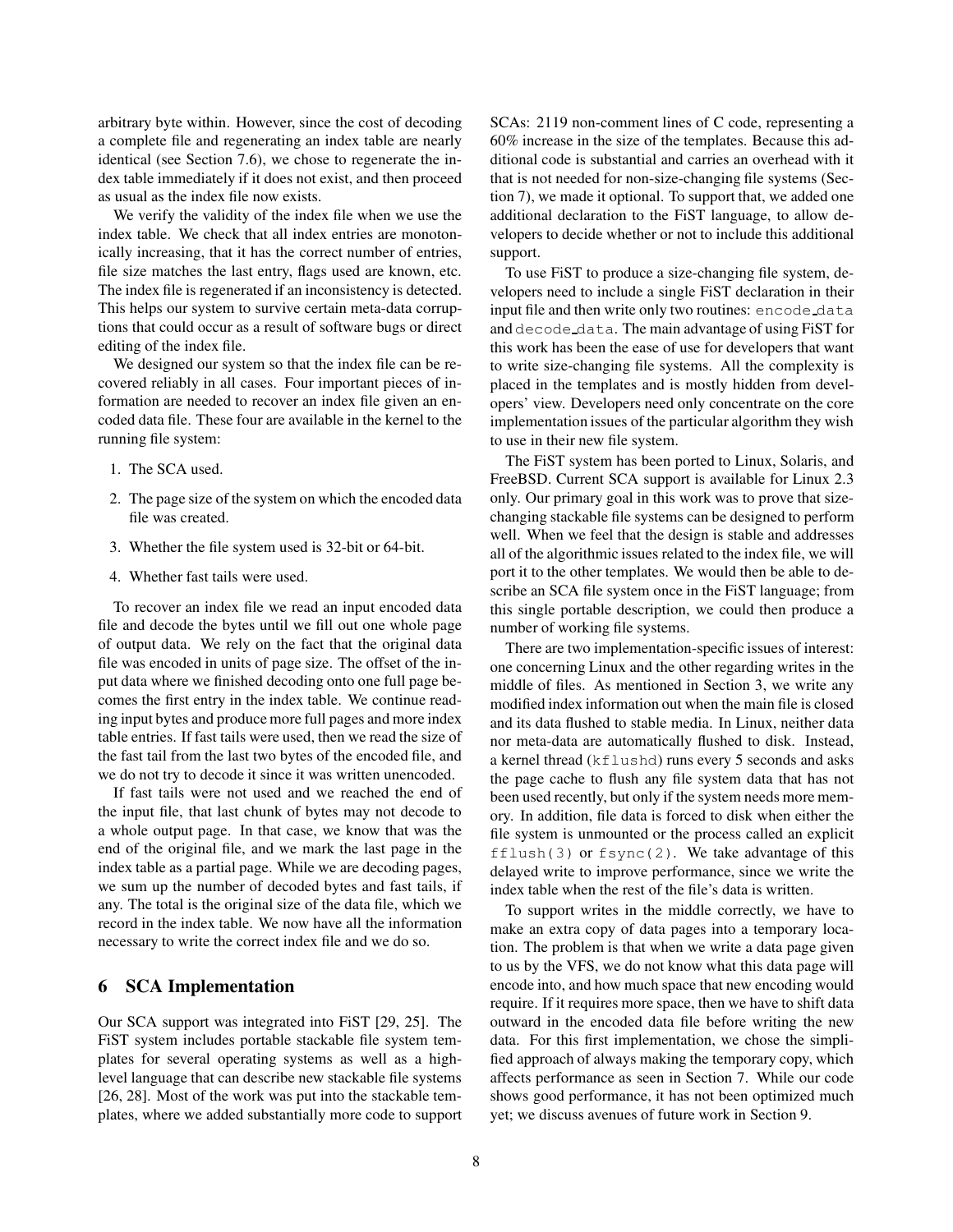# **7 Evaluation**

To evaluate fast indexing in a real world operating system environment, we built several SCA stackable file systems based on fast indexing. We then conducted extensive measurements in Linux comparing them against non-SCA file systems on a variety of file system workloads. In this section we discuss the experiments we performed on these systems to (1) show overall performance on general-purpose file system workloads, (2) determine the performance of individual common file operations and related optimizations, and (3) compare the efficiency of SCAs in stackable file systems to equivalent user-level tools. Section 7.1 describes the SCA file systems we built and our experimental design. Section 7.2 describes the file system workloads we used for our measurements. Sections 7.3 to 7.6 present our experimental results.

# **7.1 Experimental Design**

We ran our experiments on five file systems. We built three SCA file systems and compared their performance to two non-SCA file systems. The three SCA file systems we built were:

- 1. **Copyfs**: this file system simply copies its input bytes to its output without changing data sizes. Copyfs exercises all of the index-management algorithms and other SCA support without the cost of encoding or decoding pages.
- 2. **Uuencodefs**: this is a file system that stores files in uuencoded format and uudecodes files when they are read. It is intended to illustrate an algorithm that increases the data size. This simple algorithm converts every 3-byte sequence into a 4-byte sequence. Uuencode produces 4 bytes that can have at most 64 values each, starting at the ASCII character for space  $(20<sub>h</sub>)$ . We chose this algorithm because it is simple and yet increases data size significantly (by one third).
- 3. **Gzipfs**: this is a compression file system using the Deflate algorithm [7] from the zlib-1.1.3 package [9]. This algorithm is used by GNU zip  $(gzip)$  [8]. This file system is intended to demonstrate an algorithm that (usually) reduces data size.

The two non-SCA file systems we used were Ext2fs, the native disk-based file system most commonly used in Linux, and Wrapfs, a stackable null-layer file system we trivially generated using FiST [25, 29]. Ext2fs provides a measure of base file system performance without any stacking or SCA overhead. Wrapfs simply copies the data of files between layers but does not include SCA support. By comparing Wrapfs to Ext2fs, we can measure the overhead of stacking and copying data without fast indexing and without changing its content or size. Copyfs copies data like Wrapfs but uses all of the SCA support. By comparing Copyfs to Wrapfs, we can measure the overhead of basic SCA support. By comparing Uuencodefs to Copyfs, we can measure the overhead of an SCA algorithm incorporated into the file system that increases data size. Similarly, by comparing Gzipfs to Copyfs, we can measure the overhead of a compression file system that reduces data size.

One of the primary optimizations in this work is fast tails as described in Section 4.2. For all of the SCA file systems, we ran all of our tests first without fail-tails support enabled and then with it. We reported results for both whenever fast tails made a difference.

All experiments were conducted on four equivalent 433Mhz Intel Celeron machines with 128MB of RAM and a Quantum Fireball lct10 9.8GB IDE disk drive. We installed a Linux 2.3.99-pre3 kernel on each machine. Each of the four stackable file systems we tested was mounted on top of an Ext2 file system. For each benchmark, we only read, wrote, or compiled the test files in the file system being tested. All other user utilities, compilers, headers, and libraries resided outside the tested file system.

Unless otherwise noted, all tests were run with a cold cache. To ensure that we used a cold cache for each test, we unmounted all file systems which participated in the given test after the test completed and mounted the file systems again before running the next iteration of the test. We verified that unmounting a file system indeed flushes and discards all possible cached information about that file system. In one benchmark we report the warm cache performance, to show the effectiveness of our code's interaction with the page and attribute caches.

We ran all of our experiments 10 times on an otherwise quiet system. We measured the standard deviations in our experiments and found them to be small, less than 1% for most micro-benchmarks described in Section 7.2. We report deviations which exceeded 1% with their relevant benchmarks.

# **7.2 File System Benchmarks**

We measured the performance of the five file systems on a variety of file system workloads. For our workloads, we used five file system benchmarks: two general-purpose benchmarks for measuring overall file system performance, and three micro-benchmarks for measuring the performance of common file operations that may be impacted by fast indexing. We also used the micro-benchmarks to compare the efficiency of SCAs in stackable file systems to equivalent user-level tools.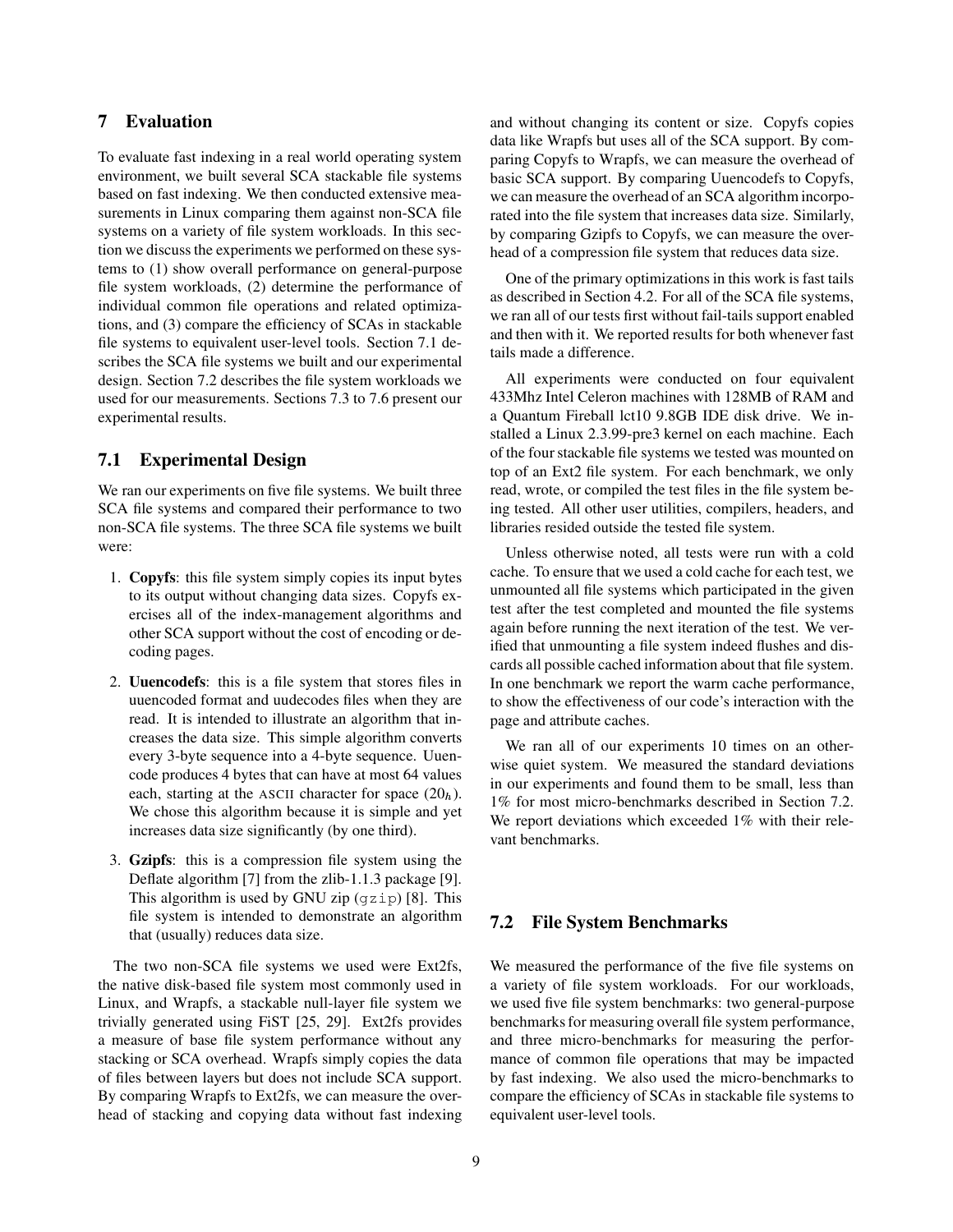#### **7.2.1 General-Purpose Benchmarks**

**Am-utils**: The first benchmark we used to measure overall file system performance was am-utils (The Berkeley Automounter) [1]. This benchmark configures and compiles the large am-utils software package inside a given file system. We used am-utils-6.0.4: it contains over 50,000 lines of C code in 960 files. The build process begins by running several hundred small configuration tests intended to detect system features. It then builds a shared library, about ten binaries, four scripts, and documentation: a total of 265 additional files. Overall this benchmark contains a large number of reads, writes, and file lookups, as well as a fair mix of most other file system operations such as unlink, mkdir, and symlink. During the linking phase, several large binaries are linked by GNU 1d.

The am-utils benchmark is the only test that we also ran with a warm cache. Our stackable file systems cache decoded and encoded pages whenever possible, to improve performance. While normal file system benchmarks are done using a cold cache, we also felt that there is value in showing what effect our caching has on performance. This is because user level SCA tools rarely benefit from page caching, while file systems are designed to perform better with warm caches; this is what users will experience in practice.

**Bonnie**: The second benchmark we used to measure overall file system performance was Bonnie [6], a file system test that intensely exercises file data reading and writing, both sequential and random. Bonnie is a less general benchmark than am-utils. Bonnie has three phases. First, it creates a file of a given size by writing it one character at a time, then one block at a time, and then it rewrites the same file 1024 bytes at a time. Second, Bonnie writes the file one character at a time, then a block at a time; this can be used to exercise the file system cache, since cached pages have to be invalidated as they get overwritten. Third, Bonnie forks 3 processes that each perform 4000 random lseeks in the file, and read one block; in 10% of those seeks, Bonnie also writes the block with random data. This last phase exercises the file system quite intensively, and especially the code that performs writes in the middle of files.

For our experiments, we ran Bonnie using files of increasing sizes, from 1MB and doubling in size up to 128MB. The last size is important because it matched the available memory on our systems. Running Bonnie on a file that large is important, especially in a stackable setting where pages are cached in both layers, because the page cache should not be able to hold the complete file in memory.

#### **7.2.2 Micro-Benchmarks**

**File-copy**: The first micro-benchmark we used was designed to measure file system performance on typical bulk file writes. This benchmark copies files of different sizes into the file system being tested. Each file is copied just once. Because file system performance can be affected by the size of the file, we exponentially varied the sizes of the files we ran these tests on—from 0 bytes all the way to 32MB files.

**File-append**: The second micro-benchmark we used was designed to measure file system performance on file appends. It was useful for evaluating the effectiveness of our fast tails code. This benchmark read in large files of different types and used their bytes to append to a newly created file. New files are created by appending to them a fixed but growing number of bytes. The benchmark appended bytes in three different sizes: 10 bytes representing a relatively small append; 100 bytes representing a typical size for a log entry on a Web server or syslog daemon; and 1000 bytes, representing a relatively large append unit. We did not not try to append more than 4KB because that is the boundary where fast appended bytes get encoded. Because file system performance can be affected by the size of the file, we exponentially varied the sizes of the files we ran these tests on—from 0 bytes all the way to 32MB files.

Compression algorithms such as used in Gzipfs behave differently based on the input they are given. To account for this in evaluating the append performance of Gzipfs, we ran the file-append benchmark on four types of data files, ranging from easy to compress to difficult to compress:

- 1. A file containing the character "a" repeatedly should compress really well.
- 2. A file containing English text, actually written by users, collected from our Usenet News server. We expected this file to compress well.
- 3. A file containing a concatenation of many different binaries we located on the same host system, such as those found in /usr/bin and /usr/X11R6/bin. This file should be more difficult to compress because it contains fewer patterns useful for compression algorithms.
- 4. A file containing previously compressed data. We took this data from Microsoft NT's Service Pack 6 (sp6i386.exe) which is a self-unarchiving large compressed executable. We expect this file to be difficult to compress.

**File-attributes**: The third micro-benchmark we used was designed to measure file system performance in getting file attributes. This benchmark performs a recursive listing  $(1s -lRF)$  on a freshly unpacked and built am-utils benchmark file set, consisting of 1225 files. With our SCA support, the size of the original file is now stored in the index file, not in the inode of the encoded data file. Finding this size requires reading an additional inode of the index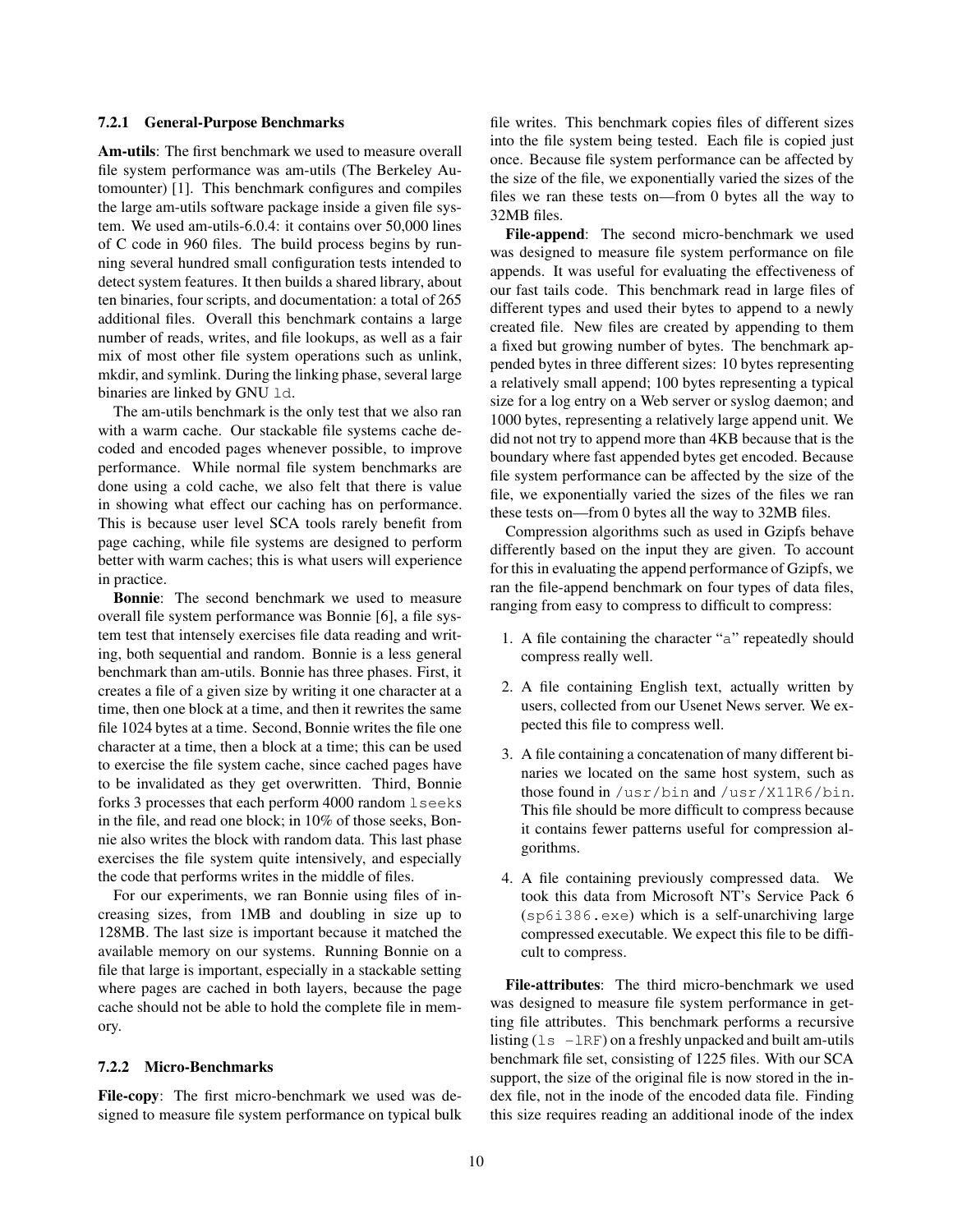file and then reading its data. This micro-benchmark measures the additional overhead that results from also having to read the index file.

#### **7.2.3 File System vs. User-Level Tool Benchmarks**

To compare the SCAs in our stackable file systems versus user-level tools, we used the file-copy micro-benchmark to compare the performance of the two stackable file systems with real SCAs, Gzipfs and Uuencodefs, against their equivalent user-level tools, gzip [8] and uuencode, respectively. In particular, the same Deflate algorithm and compression level (9) was used for both Gzipfs and gzip. In comparing Gzipfs and gzip, we measured both the compression time and the resulting space savings. Because the performance of compression algorithms depends on the type of input, we compared Gzipfs to gzip using the filecopy micro-benchmark on all four of the different file types discussed in Section 7.2.2.

# **7.3 General-Purpose Benchmark Results**

### **7.3.1 Am-Utils**

Figure 5 summarizes the results of the am-utils benchmark. We report both system and elapsed times. The top part of Figure 5 shows system times spent by this benchmark. This is useful to isolate the total effect on the CPU alone, since SCA-based file systems change data size and thus change the amount of disk I/O performed. Wrapfs adds 14.4% overhead over Ext2, because of the need to copy data pages between layers. Copyfs adds only 1.3% overhead over Wrapfs; this shows that our index file handling is fast. Compared to Copyfs, Uuencodefs adds 7% overhead and Gzipfs adds 69.9%. These are the costs of the respective SCAs in use and are unavoidable—whether running in the kernel or user-level.

The total size of an unencoded build of am-utils is 22.9MB; a Uuencoded build is one-third larger; Gzipfs reduces this size by a factor of 2.66 to 8.6MB. So while Uuencodefs increases disk I/O, it does not translate to a lot of additional system time because the Uuencode algorithm is trivial. Gzipfs, while decreasing disk I/O, however, is a costlier algorithm than Uuencode. That's why Gzipfs's system time overhead is greater overall than Uuencodefs's. The additional disk I/O performed by Copyfs is small and relative to the size of the index file.

The bottom part of Figure 5 shows elapsed times for this benchmark. These figures are the closest to what users will see in practice. Elapsed times factor in increased CPU times the more expensive the SCA is, as well as changes in I/O that a given file system performs: I/O for index file, increased I/O for Uuencodefs, and decreased I/O for Gzipfs.

On average, the cost of data copying without sizechanging (Wrapfs compared to Ext2fs) is an additional



Figure 5: The Am-utils large-compile benchmark. Elapsed times shown on top and system times shown on bottom. The standard deviations for this benchmark were less than 3% of the mean.

2.4%. SCA support (Copyfs over Wrapfs) adds another 2.3% overhead. The Uuencode algorithm is simple and adds only 2.2% additional overhead over Copyfs. Gzipfs, however, uses a more expensive algorithm (Deflate) [7], and it adds 14.7% overhead over Copyfs. Note that the elapsed-time overhead for Gzipfs is smaller than its CPU overhead (almost 70%) because whereas the Deflate algorithm is expensive, Gzipfs is able to win back some of that overhead by its I/O savings.

Using a warm cache improves performance by 5–10%. Using fast tails improves performance by at most 2%. The code that is enabled by fast tails must check, for each read or write operation, if we are at the end of the file, if a fast tail already exists, and if a fast tail is large enough that it should be encoded and a new fast tail started. This code has a small overhead of its own. For file systems that do not need fast tails (e.g., Copyfs), fast tails add an overhead of 1%. We determined that fast tails is an option best used for expensive SCAs where many small appends are occurring, a conclusion demonstrated more visibly in Section 7.4.2.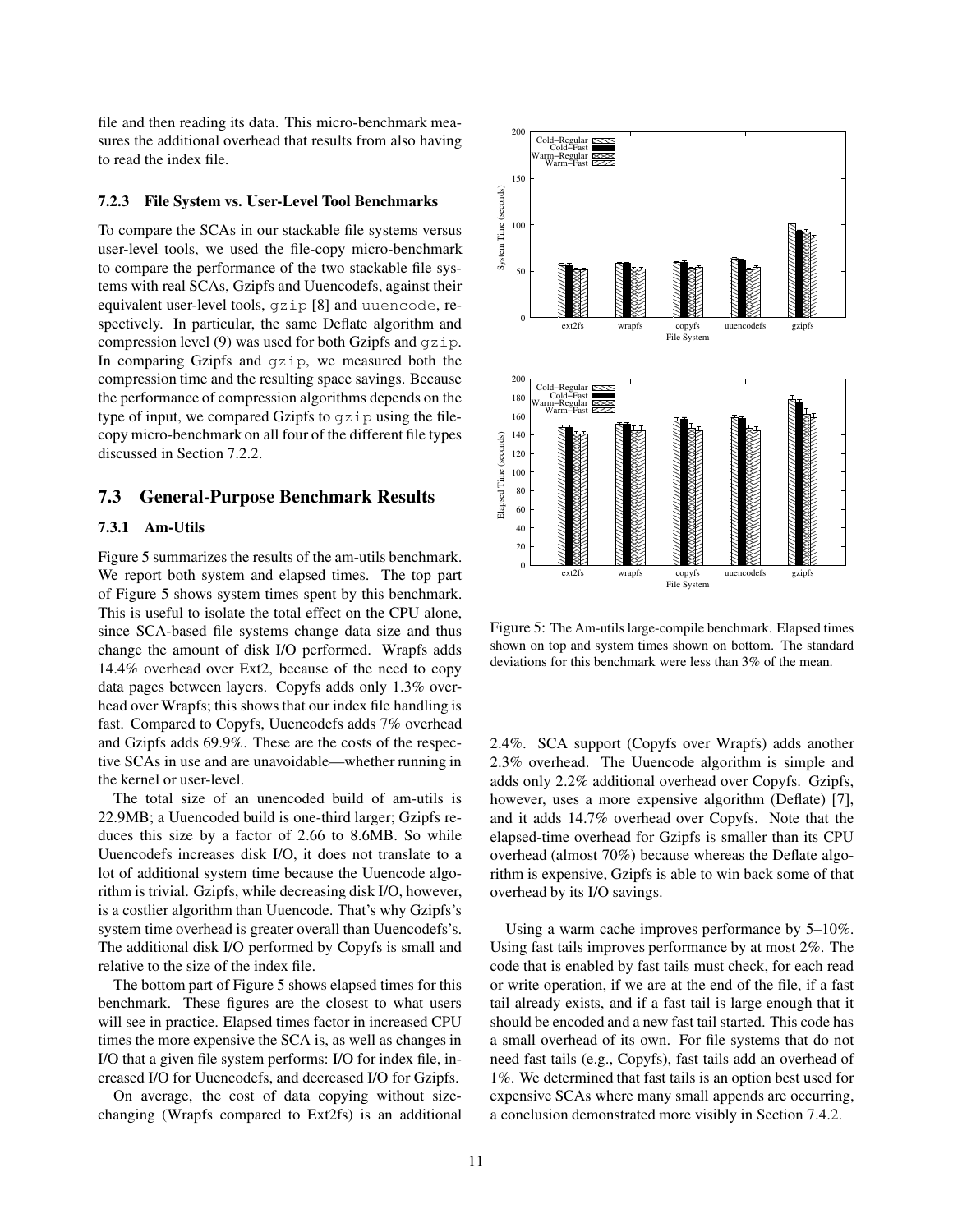### **7.3.2 Bonnie**

Figure 6 shows the results of running Bonnie on the five file systems. Since Bonnie exercises data reading and writing heavily, we expect it to be affected by the SCA in use. This is confirmed in Figure 6. Over all runs in this benchmark, Wrapfs has an average overhead of 20% above Ext2fs, ranging from 2–73% for the given files. Copyfs only adds an additional 8% average overhead over Wrapfs. Uuencodefs adds an overhead over Copyfs that ranges from 5% to 73% for large files. Gzipfs, with its expensive SCA, adds an overhead over Copyfs that ranges from 22% to 418% on the large 128MB test file.



Figure 6: The Bonnie benchmark performs many repeated reads and writes on one file as well as numerous random seeks and writes in three concurrent processes. We show the total cumulative overhead of each file system. Note that the overhead bands for Gzipfs and Uuencodefs are each relative to Copyfs. We report the results for files 1MB and larger, where the overheads are more visible.

Figure 6 exhibits overhead spikes for 64MB files. Our test machines had 128MB of memory. Our stackable system caches two pages for each page of a file: one encoded page and one decoded page, effectively doubling the memory requirements. The 64MB files are the smallest test files that are large enough for the system to run out of memory. Linux keeps data pages cached for as long as possible. When it runs out of memory, Linux executes an expensive scan of the entire page cache and other in-kernel caches, purging as many memory objects as it can, possibly to disk. The overhead spikes in this figure occur at that time.

Bonnie shows that an expensive algorithm such as compression, coupled with many writes in the middle of large files, can degrade performance by as much as a factor of 5–6. In Section 9 we describe certain optimizations that we are exploring for this particular problem.

# **7.4 Micro-Benchmark Results**

### **7.4.1 File-Copy**

Figure 7 shows the results of running the file-copy benchmark on the different file systems. Wrapfs adds an average overhead of 16.4% over Ext2fs, which goes to 60% for a file size of 32MB; this is the overhead of data page copying. Copyfs adds an average overhead of 23.7% over Wrapfs; this is the overhead of updating and writing the index file as well as having to make temporary data copies (explained in Section 6) to support writes in the middle of files. The Uuencode algorithm adds an additional average overhead of 43.2% over Copyfs, and as much as 153% overhead for the large 32MB file. The linear overheads of Copyfs increase with the file's size due to the extra page copies that Copyfs must make, as explained in Section 6. For all copies over 4KB, fast-tails makes no difference at all. Below 4KB, it only improves performance by 1.6% for Uuencodefs. The reason for this is that this benchmark copies files only once, whereas fast-tails is intended to work better in situations with multiple small appends.



Figure 7: Copying files into a tested file system. As expected, Uuencodefs is costlier that Copyfs, Wrapfs, and Ext2fs. Fast-tails do not make a difference in this test, since we are not appending multiple times.

#### **7.4.2 File-Append**

Figure 8 shows the results of running the file-append benchmark on the different file systems. The figure shows the two emerging trends in effectiveness of the fast tails code. First, the more expensive the algorithm, the more helpful fast tails become. This can be seen in the right column of plots. Second, the smaller the number of bytes appended to the file is, the more savings fast tails provide, because the SCA is called fewer times. This can be seen as the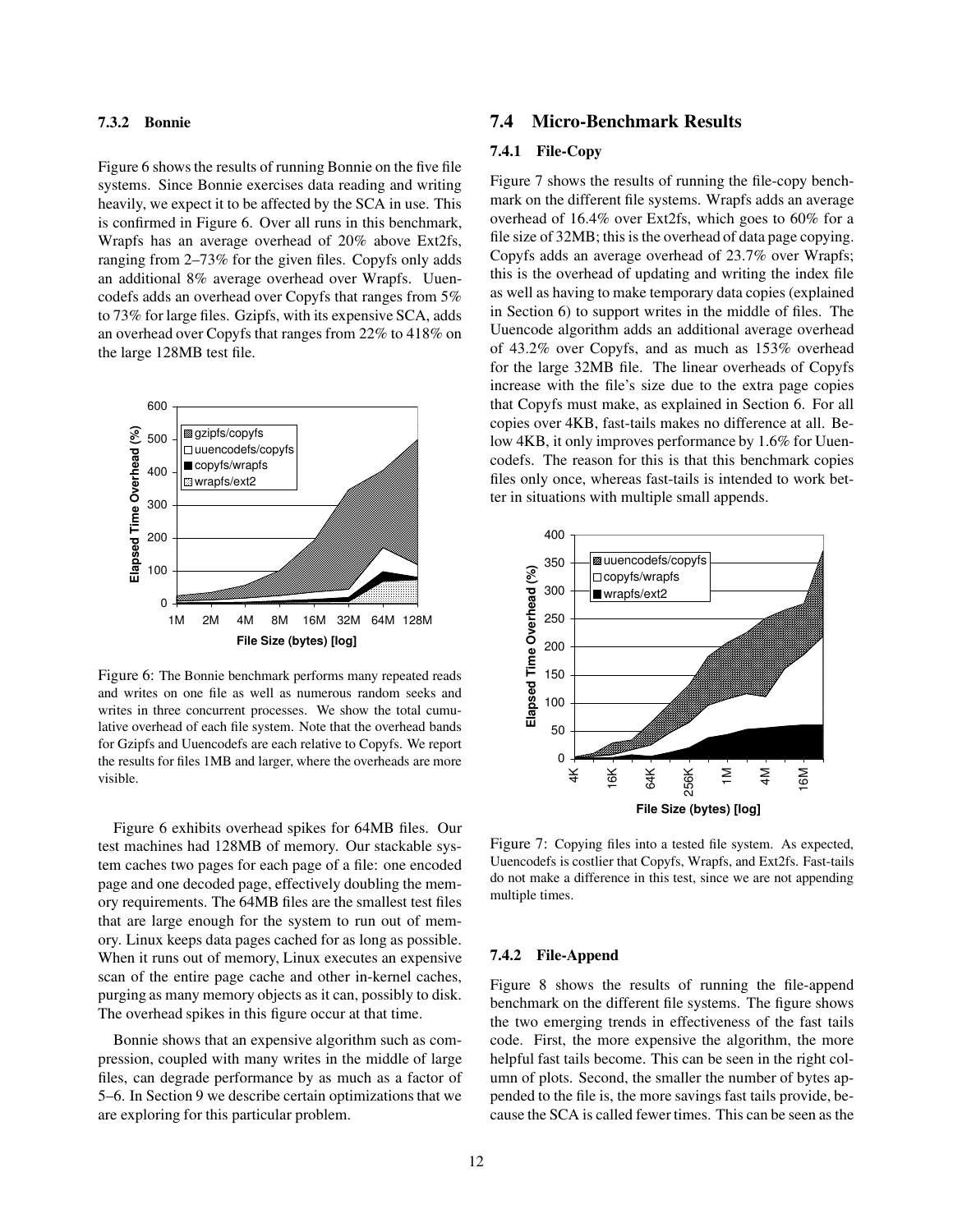

Figure 8: Appending to files. The left column of plots shows appends for Uuencodefs and Copyfs. The right column shows them for Gzipfs, which uses a more expensive algorithm; we ran Gzipfs on four different file types. The three rows of two plots each show, from top to bottom, appends of increasing sizes: 10, 100, and 1000 bytes, respectively. The more expensive the SCA is, and the smaller the number of bytes appended is, the more effective fast tails become; this can be seen as the trend from lower leftmost plot to the upper rightmost plot. The standard deviation for these plots did not exceed 9% of the mean.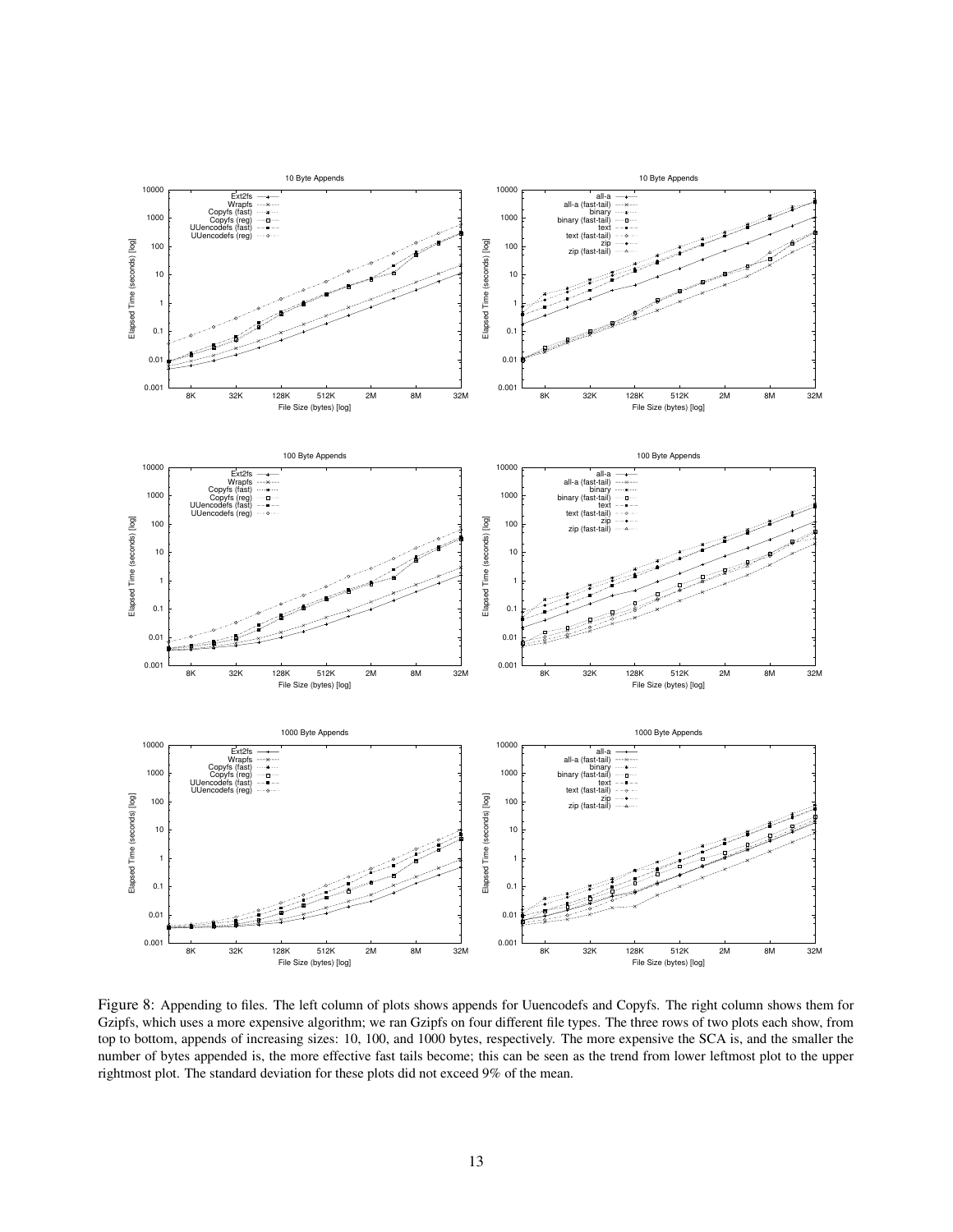trend from the bottom plots (1000 byte appends) to the top plots (10 byte appends). The upper rightmost plot clearly clusters together the benchmarks performed with fast tails support on and those benchmarks conducted without fast tails support.

Not surprisingly, there is little savings from fast tail support for Copyfs, no matter what the append size is. Uuencodefs is a simple algorithm that does not consume too much CPU cycles. That is why savings for using fast tails in Uuencodefs range from 22% for 1000-byte appends to a factor of 2.2 performance improvement for 10-byte appends. Gzipfs, using an expensive SCA, shows significant savings: from a minimum performance improvement factor of 3 for 1000-byte appends to as much as a factor of 77 speedup (both for moderately sized files).

### **7.4.3 File-Attributes**

Figure 9 shows the results of running the file-attributes benchmark on the different file systems. Wrapfs add an overhead of 35% to the GETATTR file system operation because it has to copy the attributes from one inode data structure into another. SCA-based file systems add the most significant overhead, a factor of 2.6–2.9 over Wrapfs; that is because Copyfs, Uuencodefs, and Gzipfs include stackable SCA support, managing the index file in memory and on disk. The differences between the three SCA file systems in Figure 9 are small and within the error margin.



Figure 9: System times for retrieving file attributes using lstat(2) (cold cache)

While the GETATTR file operation is a popular one, it is still fast because the additional inode for the small index file is likely to be in the locality of the data file. Note that Figure 9 shows cold cache results, whereas most operating systems cache attributes once they are retrieved. Our measured speedup of cached vs. uncached attributes shows an improvement factor of 12–21. Finally, in a typical workload, bulk data reads and writes are likely to dominate any other file system operation such as GETATTR.

# **7.5 File System vs. User-Level Tool Results**

Figure 10 shows the results of comparing Gzipfs against gzip using the file-copy benchmark. The reason Gzipfs is faster than  $qzip$  is primarily due to running in the kernel and reducing the number of context switches and kernel/user data copies.



Figure 10: Comparing file copying into Gzipfs (kernel) and using gzip (user-level) for various file types and sizes. Here, a 100% speedup implies twice as fast.

As expected, the speedup for all files up to one page size is about the same, 43.3–53.3% on average; that is because the savings in context switches are almost constant. More interesting is what happens for files greater than  $4KB$ . This depends on two factors: the number of pages that are copied and the type of data being compressed.

The Deflate compression algorithm is dynamic; it will scan ahead and back in the input data to try to compress more of it. Deflate will stop compressing if it thinks that it cannot do better. We see that for binary and text files, Gzipfs is 3–4 times faster than gzip for large files; this speedup is significant because these types of data compress well and thus more pages are manipulated at any given time by Deflate. For previously compressed data, we see that the savings is reduced to about double; that is because Deflate realizes that these bits do not compress easily and it stops trying to compress sooner (fewer pages are scanned forward). Interestingly, for the all-a file, the savings average only 12%. That is because the Deflate algorithm is quite efficient with that type of data: it does not need to scan the input backward and it continues to scan forward for longer. However, these forward-scanned pages are looked at few times, minimizing the number of data pages that gzip must copy between the user and the kernel. Finally, the plots in Figure 10 are not smooth because most of the input data is not uniform and thus it takes Deflate a different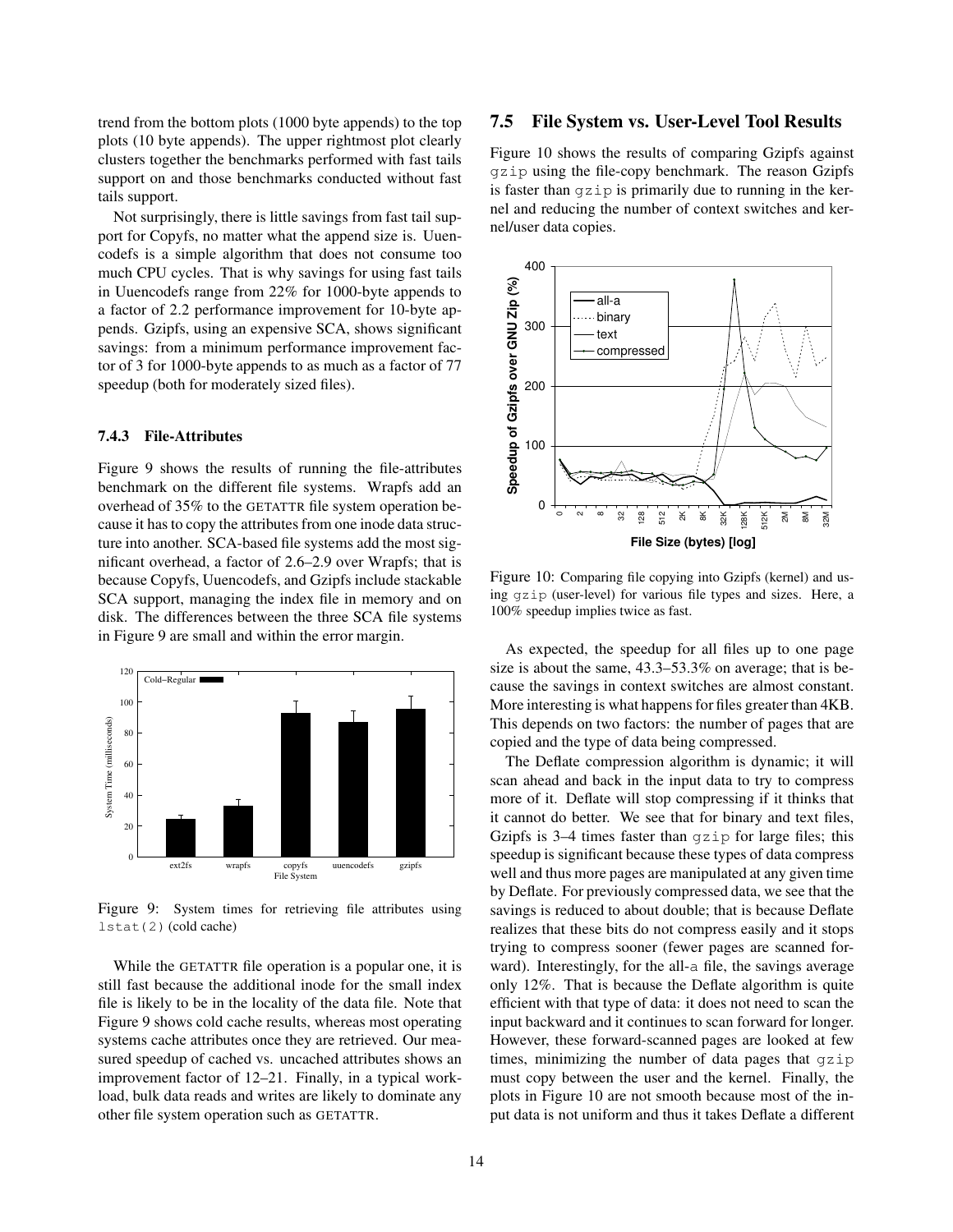amount of effort to compress different bytes sequences.

One additional benchmark of note is the space savings for Gzipfs as compared to the user level gzip tool. The Deflate algorithm used in both works best when it is given as much input data to work with at once. GNU zip looks ahead at 64KB of data, while Gzipfs currently limits itself to 4KB (one page). For this reason, gzip achieves on average better compression ratios: as little as 4% better for compressing previously compressed data, to 56% for compressing the all-a file.

We also compared the performance of Uuencodefs to the user level uuencode utility. Detailed results are not presented here due to space limitations, but we found the performance savings to be comparable to those with Gzipfs compared to gzip.

# **7.6 Additional Tests**

We measured the time it takes to recover an index file and found it to be statistically indifferent from the cost of reading the whole file. This is expected because to recover the index file we have to decode the complete data file.

Finally, we checked the in-kernel memory consumption. As expected, the total number of pages cached in the page cache is the sum of the encoded and decoded files' sizes (in pages). This is because in the worst case, when all pages are warm and in the cache, the operating system may cache all encoded and decoded pages. For Copyfs, this means doubling the number of pages cached; for Gzipfs, fewer pages than double are cached because the encoded file size is smaller than the original file; for Uuencodefs, 2.33 times the number of original data pages are cached because the algorithm increased the data size by one-third. In practice, we did not find the memory consumption in stacking file systems on modern systems to be onerous [29].

### **8 Conclusions**

The main contribution of our work is demonstrating that SCAs can be used effectively and transparently with stackable file systems. Our performance overhead is small and running these algorithms in the kernel improves performance considerably. File systems with support for SCAs can offer new services automatically and transparently to applications without having to change these applications or run them differently. Our templates provide support for generic SCAs, allowing developers to write new file systems easily.

Stackable file systems also offer portability across different file systems. File systems built with our SCA support can work on top of any other file system. In addition, we have done this work in the context of our FiST language, allowing rapid development of SCA-based file systems on multiple platforms [25, 29].

# **9 Future Work**

We are investigating methods of improving the performance of writes in the middle of files by decoupling the order of the bytes in the encoded file from their order in the original file. By decoupling their order, we could move writes in the middle of files elsewhere—say the end of the file (similar to a journal) or an auxiliary file. Another alternative is to structure the file differently internally: instead of a sequential set of blocks, it could be organized as a B-tree or hash table where the complexity order of insertions in the middle is sub-linear. These methods would allow us to avoid having to shift bytes outward to make space for larger encoded units. However, if we begin storing many encoded chunks out of order, large files could get fragmented. We would need a method for compaction or coalescing all these chunks into a single sequential order.

An important optimization we plan to implement is to avoid extra copying of data into temporary buffers. This is only needed when an encoded buffer is written in the middle of a file and its encoded length is greater than its decoded length; in that case we must shift outward some data in the encoded data file to make room for the new encoded data. We can optimize this code and avoid making the temporary copies when files are appended to or being newly created and written sequentially.

### **10 Acknowledgments**

We would like to thank Jerry B. Altzman for his initial input into the design of the index table. We thank John Heidemann for offering clarification regarding his previous work in the area of stackable filing. Thanks go to the Usenix reviewers and especially our shepherd, Margo Seltzer. This work was supported in part by NSF CISE Research Infrastructure grant EIA-9625374, an NSF CAREER award, and Sun Microsystems.

### **References**

- [1] Am-utils (4.4BSD Automounter Utilities). Am-utils version 6.0.4 User Manual. February 2000. Available http://www.cs.columbia.edu/˜ezk/am-utils/.
- [2] L. Ayers. E2compr: Transparent File Compression for Linux. *Linux Gazette*, Issue 18, June 1997. http://www.linuxgazette.com/issue18/e2compr.html.
- [3] M. Burrows, C. Jerian, B. Lampson, and T. Mann. Online data compression in a log-structured file system. *Fifth International Conference on Architectural Support for Programming Languages and Operating Systems (ASPLOS-V)*, pages 2–9.
- [4] M. I. Bushnell. The HURD: Towards a New Strategy of OS Design. *GNU's Bulletin*. Free Software Foundation, 1994. http://www.gnu.org/software/hurd/hurd.html.